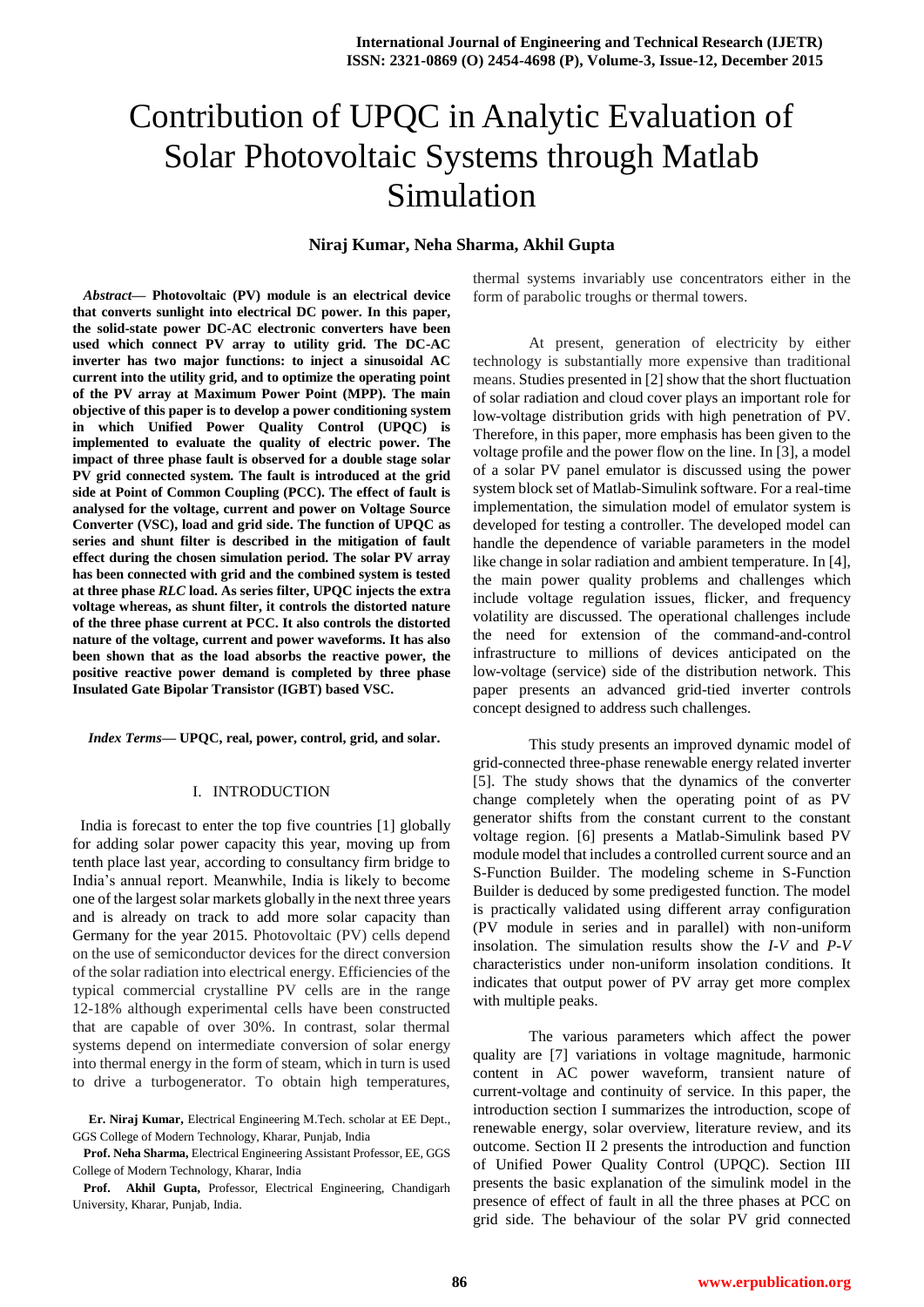system through a three phase transformer is presented. Section IV presents the results and discussion taking into account the function of UPQC in the mitigation of faults.

## II. BASIC CONFIGURATION OF UPQC

UPQC'S are viable compensation devices [7] that are used to ensure that delivered power meets all required standards and specifications at the point of installation. The ideal UPQC can be represented as the combination of a VSC (Voltage Source Converter)- (injecting shunt current) and a common DC link (connected to a DC capacitor). UPQC consist of combined series active power filter that compensates voltage harmonics of the power supply, and shunt active power filter that compensates harmonic currents of a non-linear load. This dual functionality makes the UPQC as one of the most suitable devices that could solve the problems of both consumers as well as of utility. UPQC, thus can help to improve voltage profile and hence the overall health of power distribution system. The main components of an open UPQC are series and shunt power converters [8-9], DC capacitors, low-pass and high-pass passive filters, and series and shunt transformers. The major functions performed by UPQC are enumerated below:

- Convert the feeder (system) current is to balanced sinusoids through the shunt compensator, [10].
- Convert the load voltage to balanced sinusoids through the series compensator.
- Ensure zero real power injection (and/or absorption) by the compensators.
- Supply reactive power to the load (reactive power compensation).

#### III. DESCRIPTION OF COMPUTATIONAL BLOCK DIAGRAM

The block diagram of proposed developed system is shown in Figure 1. A 63 kW solar PV array has been taken using manufacturer data sheet BP Solar SX3190 [11]. This data sheet helps to develop the simulation model more accurately as the validated manufacturer solar data sheets have been used in the proposed system. The manufacturer data for the solar PV array has been given in Table 1. The system is developed using double stage conversion process: first stage is DC-DC converter and second stage is IGBT based DC-AC converter. The DC-DC boost converter is used, which boosts the PV array voltage depending upon the duty ratio of DC-DC converter. The P&O MPPT control is implemented in this converter, which derives the maximum power under the changing conditions. The VSC control is implemented using PI based voltage and current controllers. The chosen parameters are given in Table 1 and Table 2 in Appendix I. The PWM based control is used, which generates the pulse for the operation of DC-AC conversion. A fault is introduced in all the three phases of the Point of Common Coupling (PCC), which affects the voltage and current behaviour at output of VSC, load and utility grid.



#### **Figure 1 Block diagram of double stage grid connected solar PV system**

Maximum Power Point Tracking (MPPT): A MPPT is used for extracting the maximum power from the solar PV module and transferring that power to the load. There are two types of basic MPPT techniques, which have widely been applied in PV grid connected systems:

- (i) Perturb & Observe (P&O) technique, and
- (ii) Incremental Conductance (IC) technique

From the literature survey, it has been found that P&O MPPT is one of the efficient and commonly used techniques. The approach of the proposed technique is a simple, which calculates the direction in which to perturb the solar PV array's operating point to reach MPP. As shown by flow-chart in Figure 2, the principle of P&O controller is to provoke perturbation by increasing or decreasing the value of PWM duty cycle *D* and observe the resulting change in the output power. The initial value of duty cycle for the DC-DC boost converter is chosen as 0.5. The value of upper limit and lower limit of the duty cycle are 0.52 and 0.42, respectively. The incremental value used to increase and decrease duty cycle is  $3 \times 10^{-4}$ . If the instantaneous solar PV array output power  $P_a(k)$ is greater than previously computed solar PV array output power  $P_a(k-1)$ , then the same direction of duty cycle perturbation is maintained, otherwise the direction is reversed.



IV. RESULTS AND DISCUSSION

In this section, the proposed system as depicted in Figure 1 has been simulated in Matlab. The simulation period in which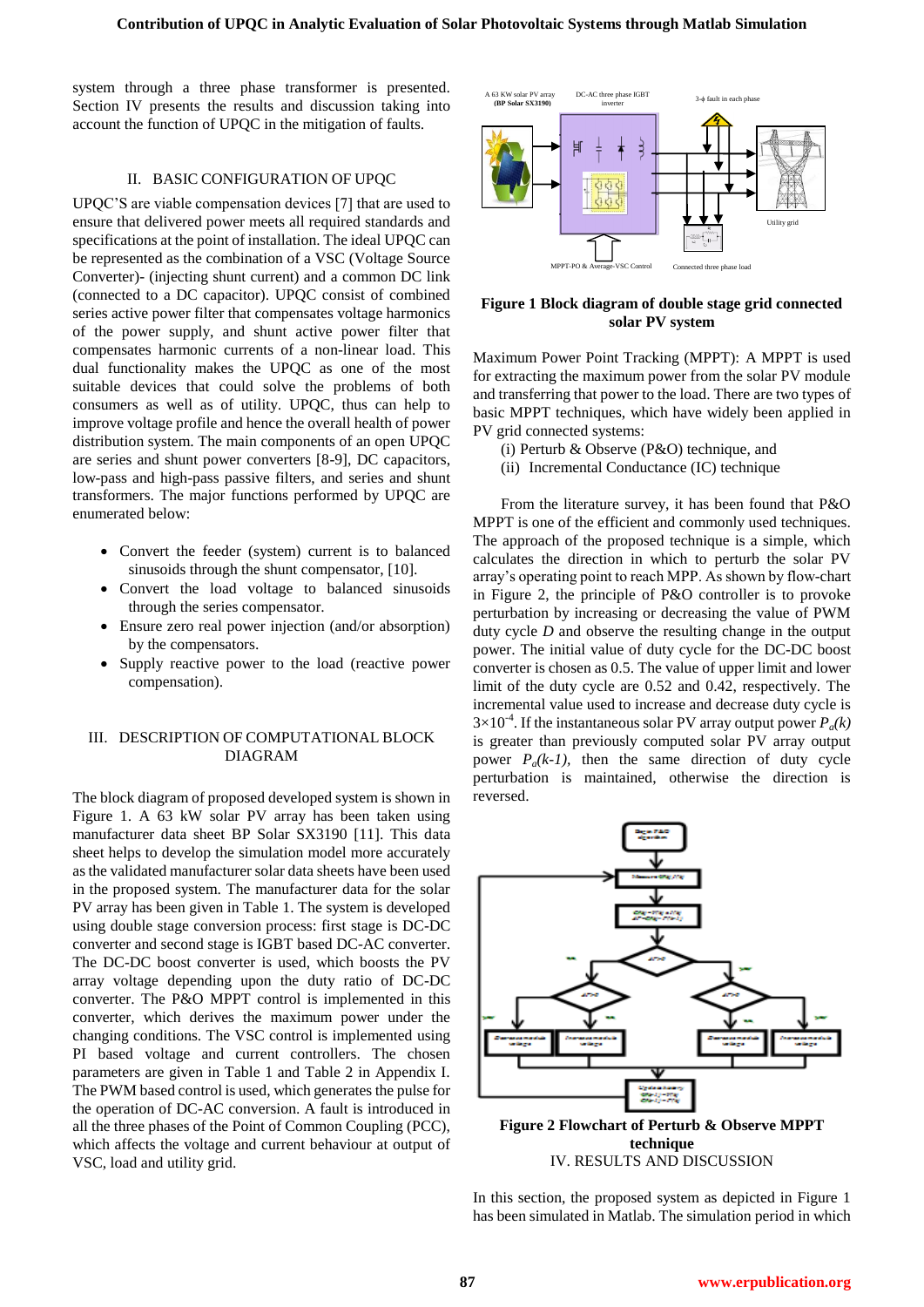the system study is carried out is 0.30 s. The impact of fault in each of three phases is introduced at PCC on grid side. The fault resistance is 0.063  $\Omega$  and ground fault resistance is 0.0008 Ω. The fault in each phase is introduced between the time periods 0.1 s to 0.2 s. From the developed system, the voltage and current on grid side is fed to the control system of VSC. The DC link voltage to VSC is also fed to control system of VSC.

From Figure 3 (a), it is observed that there is sine behaviour of grid current till 0.1 s. This behaviour is changed till 0.2 s. A sharp transient can be seen at 0.22 s, which is due to the fault subside at this time. The effect of fault can be seen in all the three phases at PCC on grid side. From Figure 3 (b), it is observed that there is non-sinusoidal behaviour of load current between the time periods 0.1 s to 0.2 s. For all other times, sine behaviour of load current is shown. From Figure 3 (c), it is observed that under changing atmospheric conditions, the DC power from solar PV array converts to AC power at the output of VSC. Non-uniform converter current is shown from 0 s to 0.1 s. The effect of fault diminishes the converter current at 0.2 s in all the three phases of VSC. The sine behaviour is again observed as the effect of fault ends at 0.2 s, thus the VSC sine wave current flows till 0.3 s. Figure 4 (a) shows the real output power of VSC, load and grid. The real power from all the three sides attains zero level during the faulted period. Similarly, Figure 4 (b) shows the reactive output power of VSC, load and grid. The reactive power from all the three sides attains zero level during the faulted period.



**Figure 4 Impact of fault on (a) real power (b) reactive power**

Figure 5 (a), Figure 5 (b) and Figure 5 (c) shows the sine behaviour of converter voltage, load voltage and grid voltage, respectively, except during the faulted period where there is around zero voltage level at all the three phases. Since the fault effect is more on the grid side, this effect can be seen at 0.2 s by the presence of a sharp transient.



**Figure 5 Impact of fault on (a) converter voltage (b) load voltage and (c) grid voltage**



**Figure 3 Impact of fault on (a) grid current (b) load current and (c) converter current**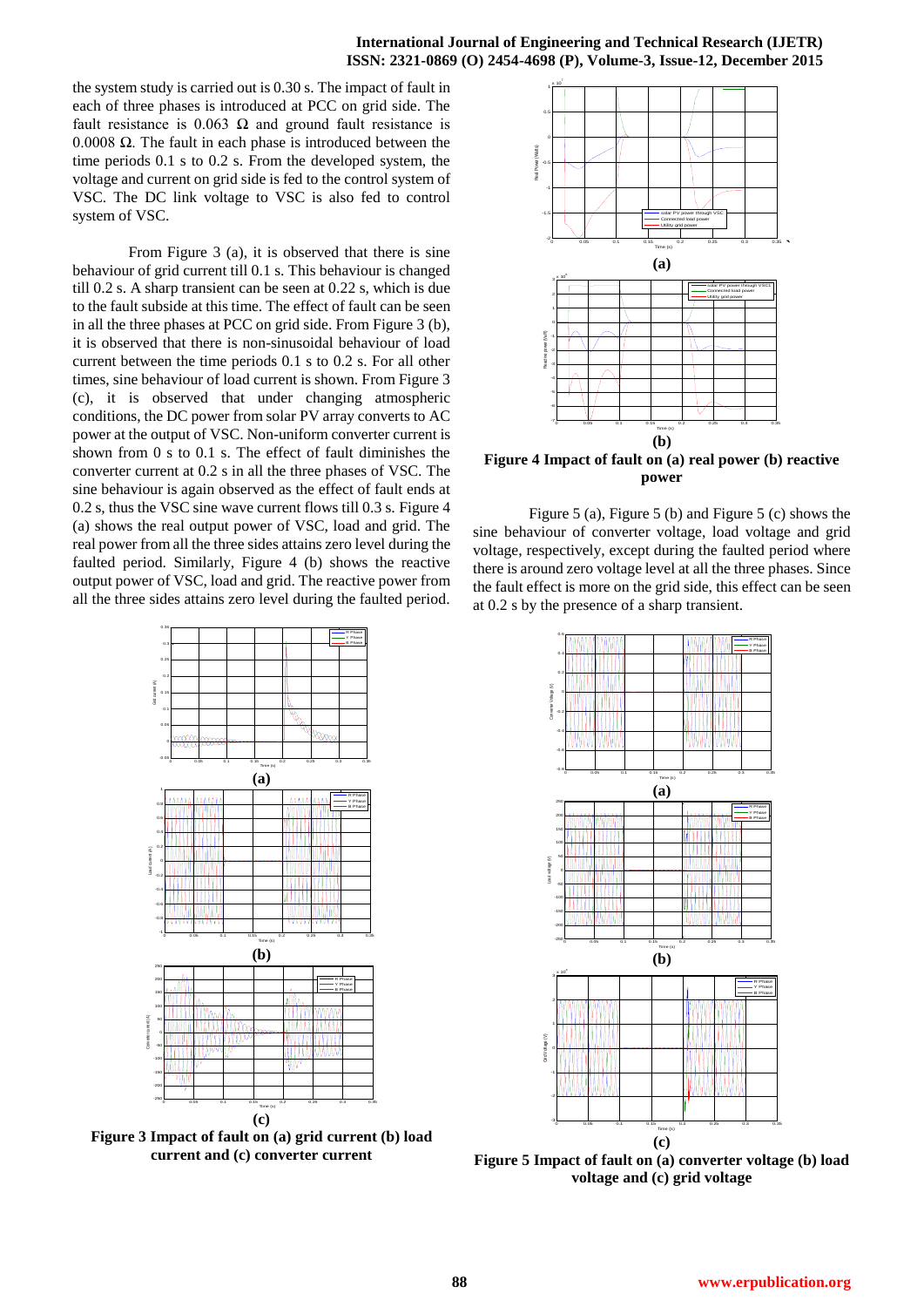Figure 6 (a), and Figure 6 (b) shows the effect of actual DC link voltage and modulation index during the faulted period. The system is operated at the normal modulation as the value of modulation index remains unity at all the times. This modulation index *m* is calculated as,  $m = \sqrt{(V_d^2 + V_g^2)}$  where,  $V_d$  and  $V_q$  are the direct axis and quadrature axis components of converter voltage.



**Figure 6 Impact of fault on (a) DC link voltage (b) modulation index**

Now, the role of UPQC is demonstrated in the presence of a three phase fault. Figure 7 (a) depicts the voltage output of shunt controller, whereas Figure 7 (b) depicts the current output of shunt controller. During the faulted period, it is observed that the voltage and current exists as evident from their sinusoidal behaviour.



**Figure 7 (a) Voltage output of shunt controller (b) Current output of shunt controller**

Figure 8 (a) shows the flow of grid current particularly during the faulted period. It has been seen that normal value of grid current is obtained in all the three phases at PCC after the injection of current by the shunt controller. The waveform can be made more sinusoidal by changing the parameters of shunt controller. The similar type of effect can be observed from Figure 8 (b) and Figure 8 (c). Figure 8 (b) and Figure 8 (c) shows the behaviour of load current and converter current, respectively.



**Figure 8 Impact of UPQC on (a) grid current (b) load current and (c) converter current, in the presence of fault**

During the faulted period, the real power requirement of the load is reduced to 1 kW (green line), Figure 9 (a). This power demand is met by solar PV array through the IGBT based converter during the faulted period (blue line). However, the real power of grid remains negative (red line) i.e. instead of generation from grid, there is the power absorption by the grid. Figure 9 (b) shows the reactive power being compensated by the converter. As the load absorbs the reactive power, this positive reactive power demand is completed by three phase IGBT based VSC. Some part of the reactive power is met by the generation of power from the grid.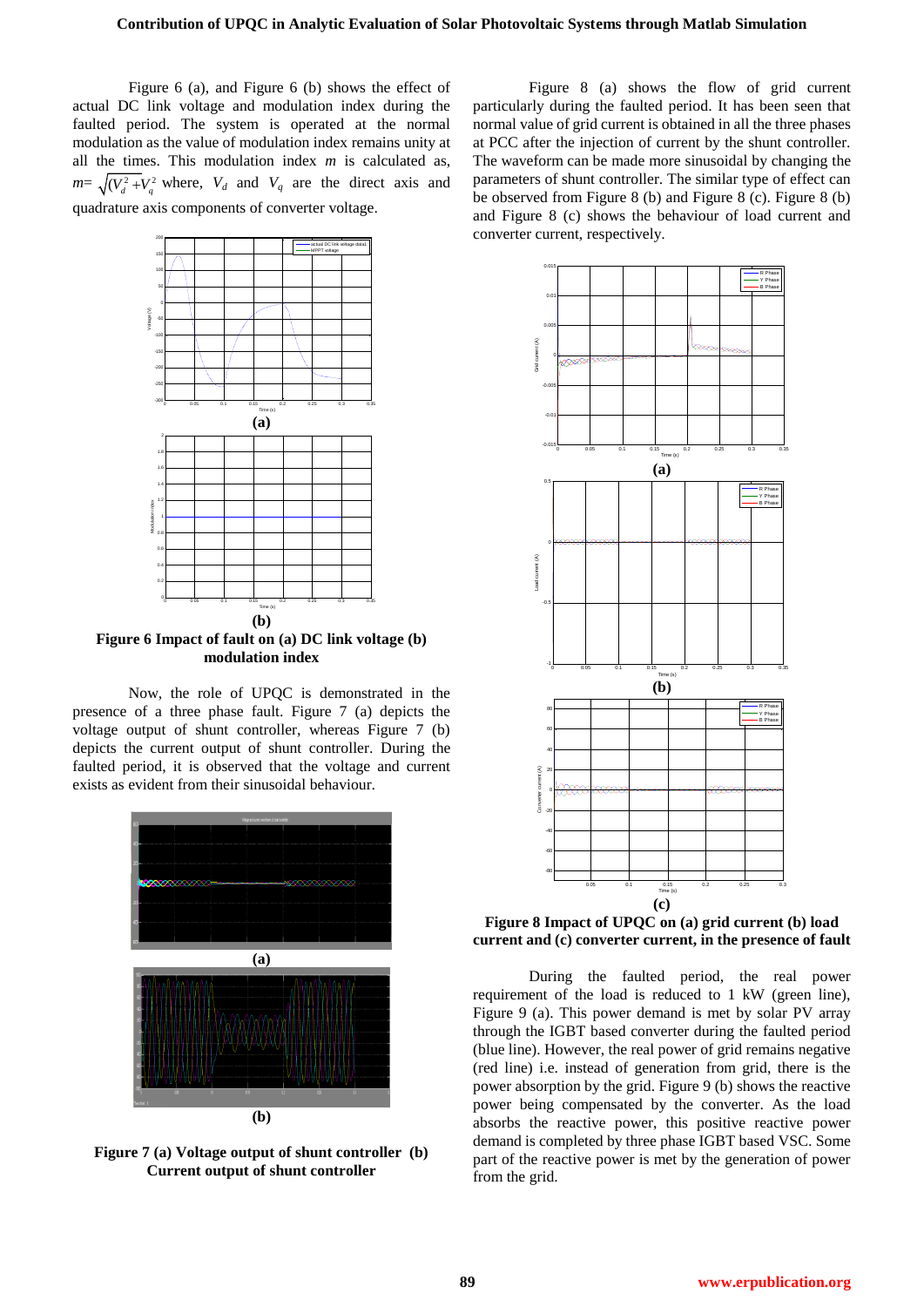#### **International Journal of Engineering and Technical Research (IJETR) ISSN: 2321-0869 (O) 2454-4698 (P), Volume-3, Issue-12, December 2015**



**Figure 9 Impact of UPQC on (a) real power (b) reactive power, in the presence of fault**

Figure 10 (a) depicts the three phase sine behaviour of converter voltage. Figure 10 (b) and Figure 10 (c) shows the load voltage and grid voltage waveforms during the faulted period. These waveforms show the injection of voltage by the series controller of UPQC at grid side. This effect thus controls the load and converter voltage levels also. There are the presence of harmonics in the grid voltage as evident from the darken waveforms in the beginning. This harmonics level can greatly be reduced by operating the UPQC with the help of more advanced controllers likewise neural network, fuzzy logic and neural fuzzy inference system. Figure 11 (a) and Figure 11 (b) shows the behaviour of actual DC link voltage and modulation index. From Figure 11 (a), it is clear that the transient behaviour is controlled by the injection of voltage by the series controller of UPQC.





**Figure 10 Impact of UPQC on (a) converter voltage (b) load voltage and (c) grid voltage, in the presence of fault**



**Figure 11 Impact of UPQC on (a) DC link voltage (b) modulation index, in the presence of fault**

## V. CONCLUSION

In this paper, the solid-state power electronic converters DC-AC have been used, which connect PV array to utility grid. The DC-AC inverter has two major functions: to inject a sinusoidal AC current into the utility grid, and to optimize the operating point of the PV array at MPP. The main objective of this paper is to develop a power conditioning system in which UPQC is implemented to evaluate the quality of electric power. The impact of three phase fault is observed for a double stage solar PV grid connected system. The fault is introduced at the grid side at PCC. The effect of fault is analysed for the voltage, current and power on VSC, load and grid side. It has been found that there is a non-uniformity in the behaviour of current during the faulted period. However, the voltage level remains zero during the faulted period. The real and reactive output power is oscillatory. the function of UPQC as series and shunt filter is described in the mitigation of fault effect during the chosen simulation period. The solar PV array has been connected with grid and the combined system is tested at three phase *RLC* load. As series filter, UPQC injects the extra voltage